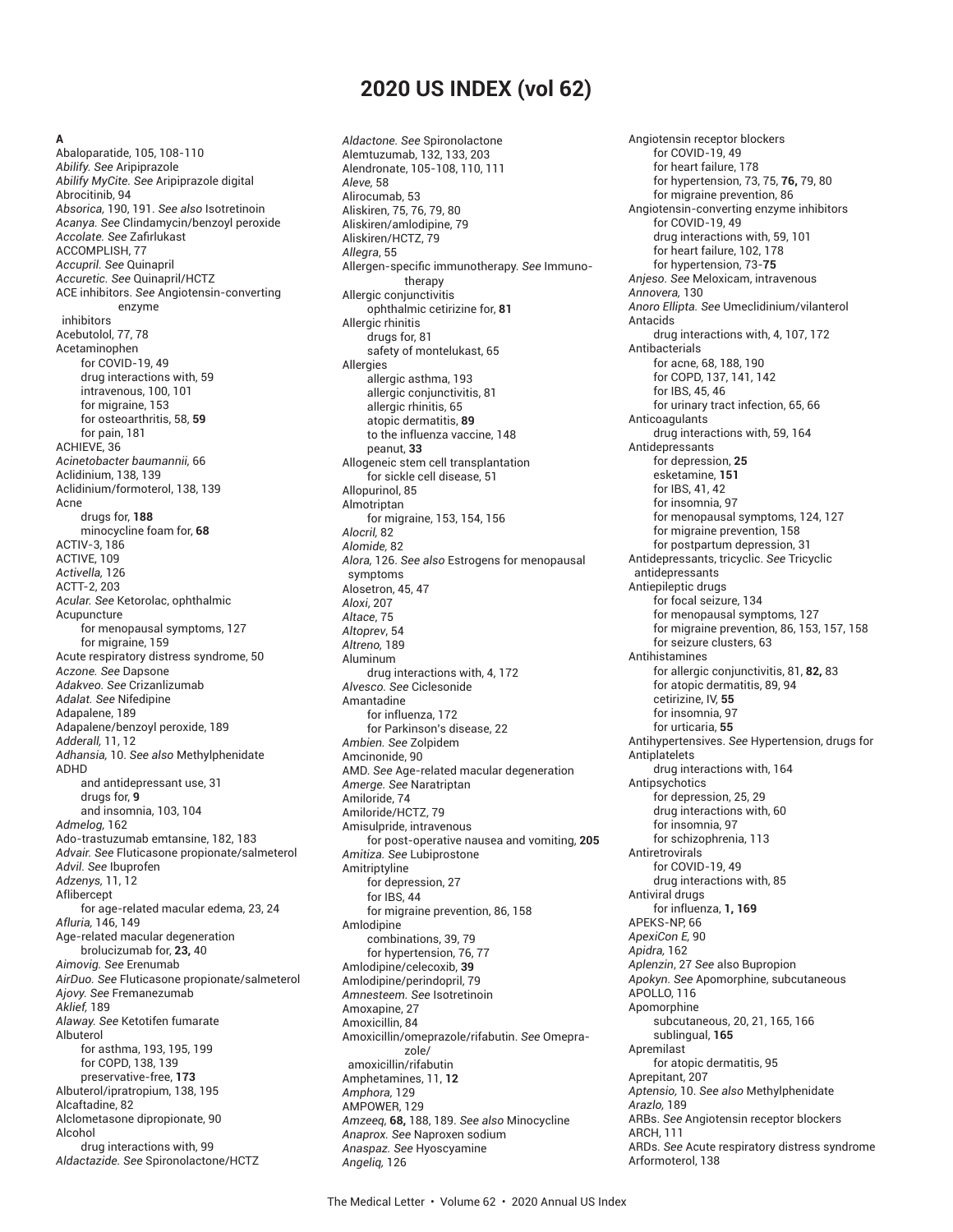Aripiprazole for depression, 29 digital, 115 for schizophrenia, 114, 115 *ArmonAir. See* Fluticasone propionate, inhaled *Arnuity Ellipta. See* Fluticasone furoate Artemether/lumefantrine, 121-123 ARTEMIS 1, 116 ARTEMIS 2, 116 ARTEMIS-1, 63 ARTEMIS-2, 63 Artesunate, **121** *Arzerra,* 132, 203 ASCLEPIOS, 204 Asenapine, 114, 115 *Asmanex. See* Mometasone furoate, inhaled *Aspercreme. See* Capsaicin ASPIRE I, 151 ASPIRE II, 151 Aspirin and asthma, 198 drug interactions with, 59 for migraine, 153 with orphenadrine, 180 for osteoarthritis, 57 Asthma and COVID-19, 50 montelukast, 65 preservative-free albuterol for, **173** Asthma, drugs for, **193** *Atacand. See* Candesartan *Atacand Plus. See* Candesartan/HCTZ *Atectura Breezhaler. See* Mometasone/indacaterol *Atelvia. See* Risedronate Atenolol for hypertension, 77 for migraine prevention, 86, 157 Atenolol/chlorthalidone, 79 *Ativan,* 99 Atomoxetine, 9, 11, 13 Atopic dermatitis, drugs for, **89** Atorvastatin, 54 Atovaquone/proguanil, 121, 122 *Atralin,* 189 Atropine for IBS, 46 past expiration date, 118 Atropine/diphenoxylate, 46 *Atrovent. See* Ipratropium Attention-deficit/hyperactivity disorder. See ADHD ATTR-CM. *See* Transthyretin amyloid cardiomyopathy *Aubagio,* 132 Autism spectrum disorder and insomnia, 103, 104 *Auvi-Q. See* Epinephrine *Avalide. See* Irbesartan/HCTZ *Avapro. See* Irbesartan *Avastin. See* Bevacizumab Avibactam/ceftazidime. *See* Ceftazidime/avibactam *Avita,* 189 *Avonex. See* Interferon *Avycaz. See* Ceftazidime/avibactam AWARD-11, 168 *Azactam. See* Aztreonam *Azasan. See* Azathioprine Azathioprine for atopic dermatitis, 93, 94 Azelaic acid for acne, 188, 189 for rosacea, 179, 180 Azelastine, 82 *Azelex. See* Azelaic acid *Azilect,* 22 Azilsartan, 75 Azilsartan/chlorthalidone, 79 Azithromycin for COPD, 137, 141, 142 for COVID-19, 49, 50

*Azor. See* Olmesartan/amlodipine Aztreonam for urinary tract infection, 67 **B** Baloxavir marboxil for influenza, **1,** 169-172 with the influenza vaccine, 149 Bamlanivimab, **185** Barbiturates drug interactions with, 59 *Barhemsys. See* Amisulpride, intravenous **Baricitinib** for atopic dermatitis, 94 for COVID-19, **202** Bazedoxifene/conjugated estrogens. *See* Conjugated estrogens/bazedoxifene Beclomethasone dipropionate for asthma, 194, 196 for COPD, 140 Behavioral therapy for ADHD, 9 *Belsomra. See* Suvorexant Bempedoic acid, **53** Bempedoic acid/ezetimibe, **53** *Benadryl. See* Diphenhydramine Benazepril, 75, 78 Benazepril/amlodipine, 79 Benazepril/HCTZ, 79 Bendroflumethiazide/nadolol, 79 Benefiber, 42 *Benicar. See* Olmesartan *Benicar HCT. See* Olmesartan/HCTZ Benralizumab, 193, 197, 199 *Bentyl. See* Dicyclomine *Benzaclin. See* Clindamycin/benzoyl peroxide Benzalkonium chloride, 173 *Benzamycin. See* Erythromycin/benzoyl peroxide Benzodiazepines new warnings, **175** Benzoyl peroxide, 68, 69, 188 *Beovu. See* Brolucizumab Bepotastine, 82 *Bepreve. See* Bepotastine Beta blockers and asthma, 198 drug interactions with, 13, 59, 101, 155 for hypertension, 73, **77** for migraine prevention, 86, 153, 157, 158 Betamethasone dipropionate, 90 Betamethasone valerate, 90 Betaxolol, 77 Bevacizumab for age-related macular degeneration, 23, 24 *Bevespi Aerosphere. See* Glycopyrrolate/formoterol *Bexsero. See* Immunizations, meningococcal serogroup B recommendations *Bifi dobacteria* species, 95 *Bijuva,* 126 Bimatoprost implant, 116 ophthalmic solution, 116, 117 *Binosto,* 108. *See also* Alendronate Bioidentical hormones, 125 *Biphentin,* 10. *See also* Methylphenidate Bismuth, 84 Bisoprolol for hypertension, 77 for migraine prevention, 86, 157 Bisoprolol/HCTZ, 79 Bisphosphonates, 105, **106,** 108, 110 BLAZE-1, 185 BLOCKSTONE, 2 *Boniva. See* Ibandronate Bortezomib for iTTP, 163 *Botox. See* Onabotulinumtoxin A *Breo Ellipta. See* Fluticasone furoate/vilanterol Brexanolone, 27, 31

Brexpiprazole for depression, 29 for schizophrenia, 114, 115 *Breztri Aerosphere. See* Budesonide/ glycopyrrolate/formoterol *Brilinta. See* Ticagrelor Brimonidine for rosacea, 179, 180 *Brisdelle. See* Paroxetine for menopausal symptoms Brolucizumab, **23,** 40 Bronchial thermoplasty, 199 *Brovana,* 138 Budesonide for asthma, 196, 199 for COPD, 140 for Crohn's disease, **176** Budesonide/formoterol for asthma, 194, 196 for COPD, 140 Budesonide/glycopyrrolate/formoterol, 139, 140 Bumetanide, 74 Bupropion for depression, 25, 27-29 drug interactions with, 99 in pregnancy, 30 for smoking cessation, 137 *Burinex,* 74 *Buspar*, 29 Buspirone, 29 Butalbital, 153 *Bystolic. See* Nebivolol *Byvalson. See* Nebivolol/valsartan **C** *Cablivi,* **163** *Cafergot. See* Ergotamine/caffeine Caffeine for migraine, 153 with orphenadrine, 180 Caffeine/ergotamine. *See* Ergotamine/caffeine *Calan. See* Verapamil *Calcet,* 107 Calcitonin, 108, 110, 111 Calcium drug interactions with, 4, 172 for postmenopausal osteoporosis, 105 Calcium channel blockers drug interactions with, 13 for hypertension, 73 Calcium polycarbophil, 42 *Caldolor. See* Ibuprofen, intravenous *Caltrate,* 107 *Cambia. See* Diclofenac for migraine *Camila,* 18 Canagliflozin for heart failure, 178 safety of, **152** Cancer, breast drugs for, 182 Cancer, skin and hydrochlorothiazide, **177** Candesartan for hypertension, 75 for migraine prevention, 86, 159 Candesartan/HCTZ, 79 Cangrelor drug interactions with, 40 CANVAS, 152 CANVAS-R, 152 CAP. *See* Community-acquired pneumonia Capecitabine, 184 Caplacizumab, **163** *Caplyta,* **113** Capsaicin for osteoarthritis, 60, 61 **Captopril** for hypertension, 75 past expiration date, 118 Captopril/HCTZ, 79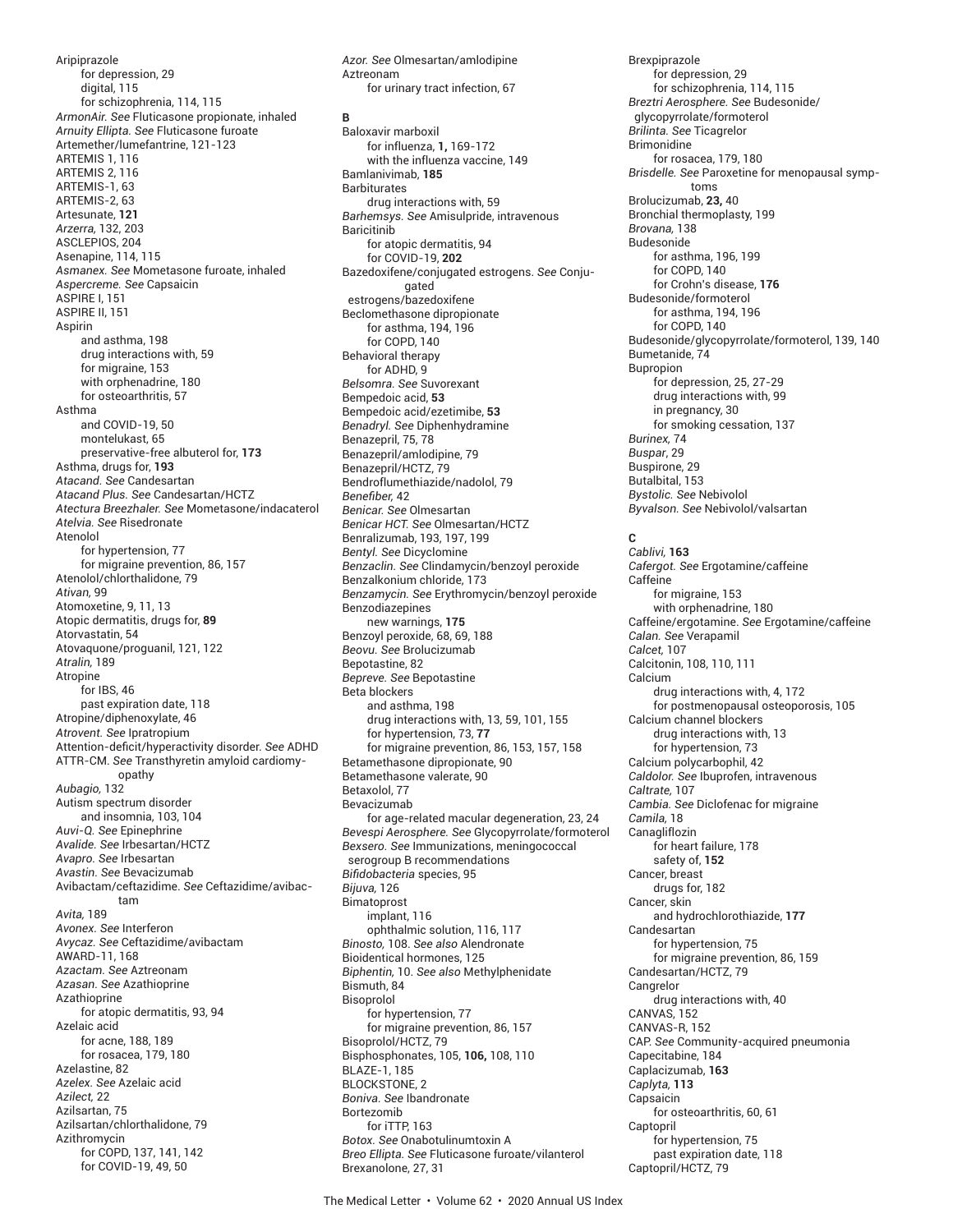Carbamazepine drug interactions with, 85 for focal seizures, 134 Carbidopa, 21, 165 Carbidopa/levodopa, 20, 21, 165 Carbidopa/levodopa/entacapone, 22 *Cardizem. See* Diltiazem *Cardura. See* Doxazosin Cariprazine, 114, 115 *CaroSpir. See* Spironolactone *Cartia. See* Diltiazem Carvedilol, 77, 78 Casirivimab for COVID-19, **201** *Catapres. See* Clonidine CDAD. *See Clostridioides diffi cile*-associated diarrhea *Cefaly,* 156, 159 Cefepime, 65, 67 Cefiderocol, 65 Cefotaxime, 67 **Cefoxitin** past expiration date, 118 Ceftazidime, 67 Ceftazidime/avibactam, 66, 67 Ceftolozane/tazobactam, 66, 67 Ceftriaxone, 65, 67 *Celebrex. See* Celecoxib Celecoxib with amlodipine, **39** drug interactions with, 59 oral solution, 153, 157 for osteoarthritis, 57, 58 Celecoxib/amlodipine, **39** *Celexa. See* Citalopram *Cellcept,* 94 Cenobamate, **134** Cervical cap, 131 Cetirizine intravenous, **55** ophthalmic, **81** oral, 55, 81 *Chantix*, 137 **Chloroquine** for COVID-19, 49, 50, 187 Chlorothiazide, 74 Chlorpromazine for migraine, 156 Chlorthalidone combinations, 79 for hypertension, 74, 78 safety of, 177 Cholesterol. *See* Hypercholesterolemia Cholestyramine for IBS, 45, 46 for lipid lowering, 54 Chondroitin, 61 Chronic obstructive pulmonary disease, drugs for, **137** Ciclesonide for asthma, 194, 196 for COPD, 140 Cimetidine drug interactions with, 154 *Cinqair. See* Reslizumab Ciprofloxacin for urinary tract infection, 67 Citalopram for depression, 26, 28 for IBS, 44 *Citracal,* 107 Citric acid for contraception, 129 *Citrucel*, 42 *Claravis. See* Isotretinoin *Clarinex*, 55 Clarithromycin, 84, 85 *Claritin. See* Loratadine Clascoterone, 189, 190 *Clear Eyes Redness Relief*, 82

CLEAR Harmony, 53 CLEAR Serenity, 53 CLEAR Tranquility, 54 CLEAR Wisdom, 53 *Cleocin T. See* Clindamycin for acne *Climara,* 126. *See also* Estrogens for menopausal symptoms *Climara Pro,* 126, *See also* Estrogens for menopausal symptoms Clindamycin for acne, 68, 188, 189 for severe malaria, 121, 122 Clindamycin/benzoyl peroxide, 69, 189 Clindamycin/tretinoin, 189 Clobetasol propionate, 90 *Clobex,* 90 Clonidine for ADHD, 9, 11, 13 for hypertension, 78, 80 Clopidogrel drug interactions with, 40 *Clostridioides difficile-associated diarrhea, 67* Clozapine for schizophrenia, 113-115 *Clozaril. See* Clozapine Coal tar, 92 *Coartem. See* Artemether/lumefantrine Cognitive-behavioral therapy for depression, 31 for IBS, 42 for insomnia, 97, 103 Colesevelam for IBS, 45, 46 for lipid lowering, 54 *Colestid. See* Colestipol Colestipol for IBS, 45, 46 for lipid lowering, 54 *CombiPatch,* 126 *Combivent Respimat. See* Albuterol/ipratropium Community-acquired pneumonia corticosteroids for, **7** *Comtan. See* Entacapone *Concerta,* 10. *See also* Methylphenidate Condoms, 131 Conjugated estrogens/bazedoxifene for menopausal symptoms, 125, 126 for postmenopausal osteoporosis, 105, 108, 110 Conjunctivitis, allergic. *See* Allergic conjunctivitis *Consensi. See* Amlodipine/celcoxib Constipation and IBS, 41, **43,** 45 Contraceptives for acne, 191 contraceptive gel, **129** oral, 129, 130, 136 *Slynd,* **18,** 48 Convalescent sera for COVID-19, 50 *Conzip. See* Tramadol *Copaxone,* 132 COPD, drugs for, **137** *Cordran,* 90 *Coreg. See* Carvedilol *Corgard. See* Nadolol Coronavirus. *See* COVID-19 Corticosteroids for atopic dermatitis, 89-91, 94 for community-acquired pneumonia, **7** for COVID-19, 49, 50 for Crohn's disease, 176 for Duchenne muscular dystrophy, 119 inhaled, 140, **141,** 193, **194** intranasal, 81, 151 for iTTP, 163, 164 ophthalmic, 81, 82 for osteoarthritis, 61 for severe asthma, 198

*Cotempla,* 10, 12. *See also* Methylphenidate *Coversyl,* 75 COVID-19 bamlanivimab for, **185** drugs for, **49** and immunosuppressive therapy, 204 and influenza, 169 remdesivir for, **161, 186** *Cozaar,* 75 CREDENCE, 152 CREDIBLE-CR, 66 *Crestor,* 54 Crisaborole, 89, 91, 93 Crizanlizumab, **51** Crohn's disease budesonide extended-release for, **176** Cromolyn, 82 *Cutibacterium acnes,* 188, 191 *Cutivate,* 90 Cyclophosphamide for iTTP, 163 Cyclosporine for atopic dermatitis, 89, 93 drug interactions with, 54, 142 for iTTP, 163 *Cymbalta. See* Duloxetine *Cytotec*, 57

## **D**

*D.H.E. 45. See* Dihydroergotamine *Daliresp. See* Roflumilast Dapagliflozin for heart failure, **102,** 177, 178 and lower limb amputation, 152 Dapsone, 188, 189 DASH diet, 73 *Daytrana,* 10, 12. *See also* Methylphenidate *Dayvigo,* **97 Decongestants** drug interactions with, 151 Deep brain stimulation for depression, 31 Deflazacort, 119 Delavirdine drug interactions with, 85 *Demodex* mites, 179 Denosumab, 105, 107-110 *Depakote*, 86 *Deplin,* 30 *Depo-Medrol. See* Methylprednisolone *Depo-Provera. See* Medroxyprogesterone for contraception Depression. *See also* Antidepressants drugs for, **25** esketamine for, **151** postpartum, 31 *Dermovate,* 90 Desipramine for depression, 27 for IBS, 44 Desloratadine, 55 *Desonate,* 90 Desonide, 90 Desoximetasone, 90 DESTINY-Breast01, 182 Desvenlafaxine, 26, 28 Dexamethasone, 206, 207 *Dexedrine,* 11, 12 Dexmethylphenidate, 10. *See also* Methylphenidate Dextroamphetamines for ADHD, 11, 12 Dextromethorphan drug interactions with, 30 DHA. *See* Docosahexaenoic acid Diabetes and COVID-19, 49, 185, 201 Diaphragm contraceptive, 131 Diarrhea, irritable bowel syndrome with in IBS, 41, 43, 45-47 *Diastat. See* Diazepam, rectal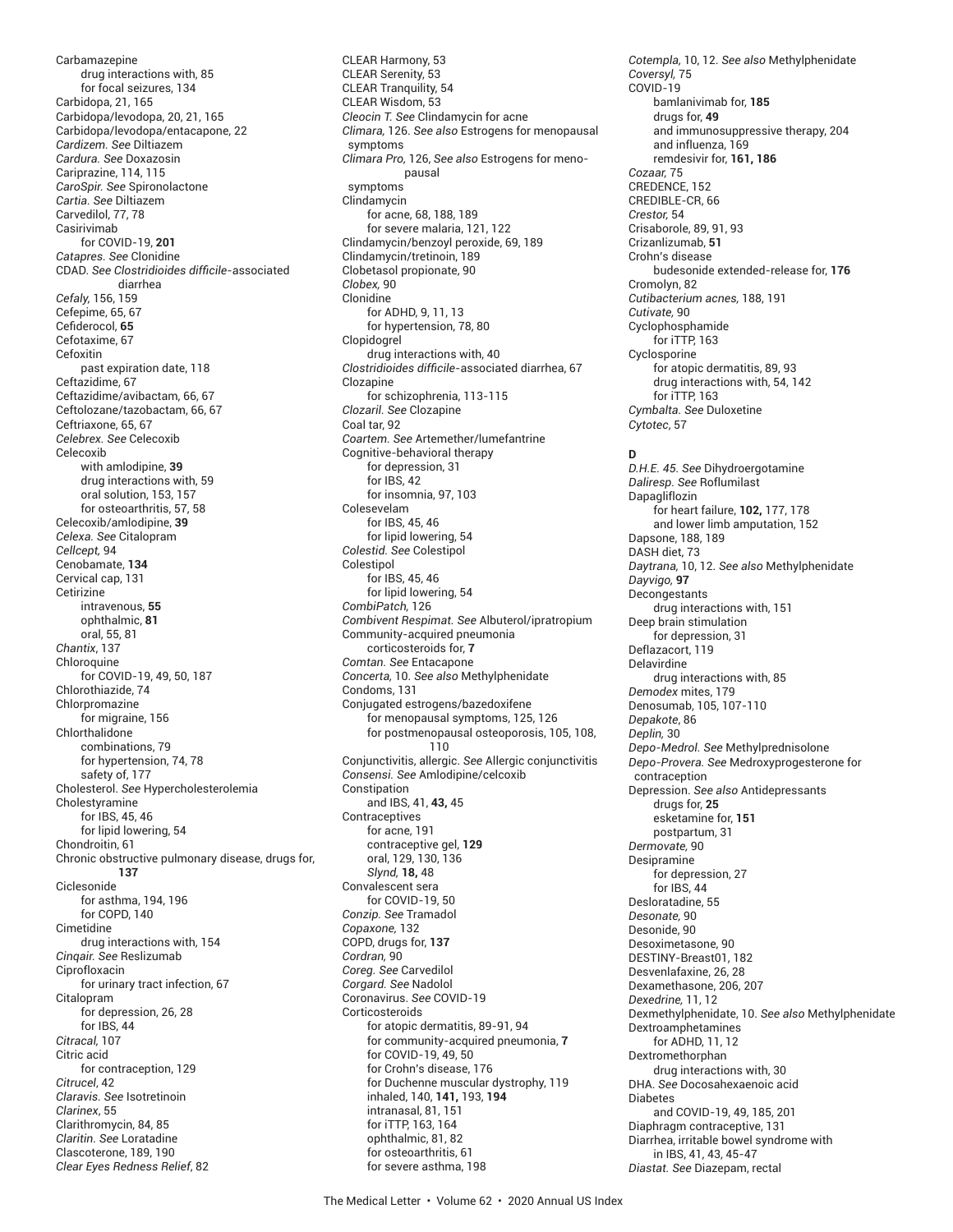Diazepam drug interactions with, 85 intranasal, **63** rectal, 63, 64 Diclofenac drug interactions with, 59 for migraine, 153, 157 for osteoarthritis, 57-60 Dicyclomine, 42, 44 Diet for hypertension, 73 for IBS, 41 Dietary Approaches to Stop Hypertension. *See* DASH diet *Differin,* 189 Diflorasone diacetate, 90 Digoxin drug interactions with, 13, 85, 142 Dihydroergotamine for migraine, 35, 155, 157 *Dilt-XR. See* Diltiazem Diltiazem, 76, 77 Dimenhydrinate, 207 Dimethyl fumarate, 132, 204 *Diovan,* 75 *Diovan HCT,* 79 Diphendydramine for urticaria, 55, 56 Diphenoxylate/atropine for IBS, 46 *Diprolene,* 90 Diroximel fumarate, 132, 204 *Ditropan*, 127 **Diuretics** drug interactions with, 59, 101 hydrochlorothiazide and skin cancer, **177** for hypertension, **74**, 79, 80 *Diuril*, 74 Divalproex sodium for migraine prevention, 86 *Divigel,* 126. *See also* Estrogens for menopausal symptoms Docosahexaenoic acid, 17, 18 Dong quai for menopausal symptoms, 127 Dopamine drug interactions with, 155 *Doral,* 99 *Doryx,* 69, 190. *See also* Doxycycline Doxazosin, 78 Doxepin, 97, 99 Doxycycline for acne, 69, 190 for rosacea, 179 for severe malaria, 121, 122 *Drizalma Sprinkle. See* Duloxetine Droperidol for migraine, 156 for post-operative nausea and vomiting, 207 Drospirenone for menopausal symptoms, 126 oral contraceptive, **18, 48** *Droxia. See* Hydroxyurea *Duaklir. See* Aclidinium/formoterol *Duavee. See* Conjugated estrogens/bazedoxifene Duchenne muscular dystrophy golodirsen for, **119** viltolarsen for, 167 Dulaglutide new doses, 168 *Dulera. See* Mometasone/formoterol Duloxetine for depression, 26, 28 for migraine prevention, 86, 159 for osteoarthritis, 58, 60 *Duopa,* 21. *See also* Carbidopa/levodopa Dupilumab for asthma, 193, 197, 199, 200 for atopic dermatitis, 89, 92, 93

*Dutoprol. See* Metoprolol/HCTZ *Dyanavel,* 11, 12 *Dyazide,* 79 *Dyrenium,* 74 Dyspareunia, drugs for, 124 **E** EARLY ACS, 40 Eczema. *See* Atopic dermatitis *Edarbi,* 75 *Edarbyclor,* 79 *Edecrin,* 74 Edluar. *See* Zolpidem *Effexor. See* Venlafaxine *Effient*. 40 Eicosapentaenoic acid, 17, 18 Electroconvulsive therapy for depression, 25, 31 *Elestrin,* 126. *See also* Estrogens for menopausal symptoms Eletriptan, 153, 154, 156 Elexacaftor/tezacaftor/ivacaftor for cystic fibrosis, 5 *Elidel. See* Pimecrolimus *Elixophyllin. See* Theophylline *EluRyng,* 130 Eluxadoline, 45, 46 *Elyxyb. See* Celecoxib oral solution *Emflaza,* 119 *Emgality. See* Galcanezumab Empagliflozin for diabetes, 88 for heart failure, **177** and lower limb amputations, 152 Empagliflozin/linagliptin, 88 Empagliflozin/linagliptin/metformin, **88** Empagliflozin/metformin, 88 EMPEROR-Reduced, 178 *Emsam. See* Selegiline Enalapril, 75 Enalapril/HCTZ, 79 *Endari. See* L-glutamine *Enerzair Breezhaler. See* Mometasone/glycopyrronium/ indacaterol *Enhertu,* **182** Entacapone for Parkinson's disease, 22 Entacapone/cabidopa/levodopa. *See* Carbidopa/ levodopa/entacapone *Entocort,* 176 *Entresto. See* Sacubiril/valsartan EPA. *See* Eicosapentaenoic acid *Epaned. See* Enalapril *Epanova,* 17 *Epiduo,* 189 Epilepsy. *See* Antiepileptic drugs Epinastine, 82 Epinephrine for asthma, 193, 195 past expiration date, 118 *EpiPen. See* Epinephrine Eplerenone, 74 Eprosartan, 75 Eptinezumab for migraine, 70, **85,** 158, 159 Erenumab, 70, 85-87, 158, 159 *Ergomar. See* Ergotamine tartrate Ergotamine tartrate, 157 Ergotamine/caffeine, 35, 155, 157 Ertapenem for urinary tract infection, 67 Ertugliflozin for heart failure, 178 and lower limb amputations, 152 *Erygel. See* Erythromycin for acne Erythromycin for acne, 68, 69, 188, 189, 191

*Dupixent. See* Dupilumab *Durysta. See* Bimatoprost, implant Erythromycin/benzoyl peroxide, 189 Escitalopram for depression, 25, 26, 28 for menopausal symptoms, 127 Esketamine for depression, 27, 29, **151** in pregnancy, 30 ESSENCE, 120 Estazolam, 99 *Estrace,* 125, 126. *See also* Estrogens for menopausal symptoms Estradiol for menopausal symptoms, 125-127 *Estradot,* 126. *See also* Estrogens for menopausal symptoms *Estring,* 125. *See also* Estrogens for menopausal symptoms *EstroGel,* 126. *See also* Estrogens for menopausal symptoms Estrogens for menopausal symptoms, 124-126 for postmenopausal osteoporosis, 105, 108, 110 Eszopiclone for insomnia, 97, 99 for menopausal symptoms, 127 Eteplirsen, 119 Ethacrynic acid, 74 ETHOS, 141 Etodolac for osteoarthritis, 57, 58 Etonorgestrel implants, 129, 130 *Eucrisa. See* Crisaborole *Evamist,* 126. *See also* Estrogens for menopausal symptoms *Evekeo,* 11, 12 Evening primrose oil for menopausal symptoms, 127 *Evenity. See* Romosozumab *Evista. See* Raloxifene *Evoclin. See* Clindamycin for acne Evolocumab, 53 Exercise for IBS, 41 *Exforge. See* Valsartan/amlodipine *Exforge HCT. See* Valsartan/amlodipine/HCTZ *Exondys,* 119 Expired drugs, **117** *Eylea. See* Aflibercept Ezetimibe, 53, 54 Ezetimibe/bempedoic acid, **53** Ezetimibe/simvastatin, 54 **F** Fam-trastuzumab deruxtecan, **182** *Fanapt. See* Iloperidone *Farxiga. See* Dapagliflozin *Fasenra. See* Benralizumab Felodipine, 76, 77 *FemCap,* 131 *Femhrt,* 126 Fenofibrate, 54 Fenoprofen for osteoarthritis, 58 Fertility-awareness methods, 131 *Fetroja. See* Cefi derocol *Fetzima. See* Levomilnacipran Fexofenadine, 55 *Fiasp,* 162 Fiber, 41 *FiberCon,* 42 Fibric acid derivatives drug interactions with, 54 for lipid lowering, 54 *Finacea. See* Azelaic acid for rosacea Fingolimod, 132, 134, 204 *Fioricet,* 153 *Fiorinal,* 153 FLAME, 141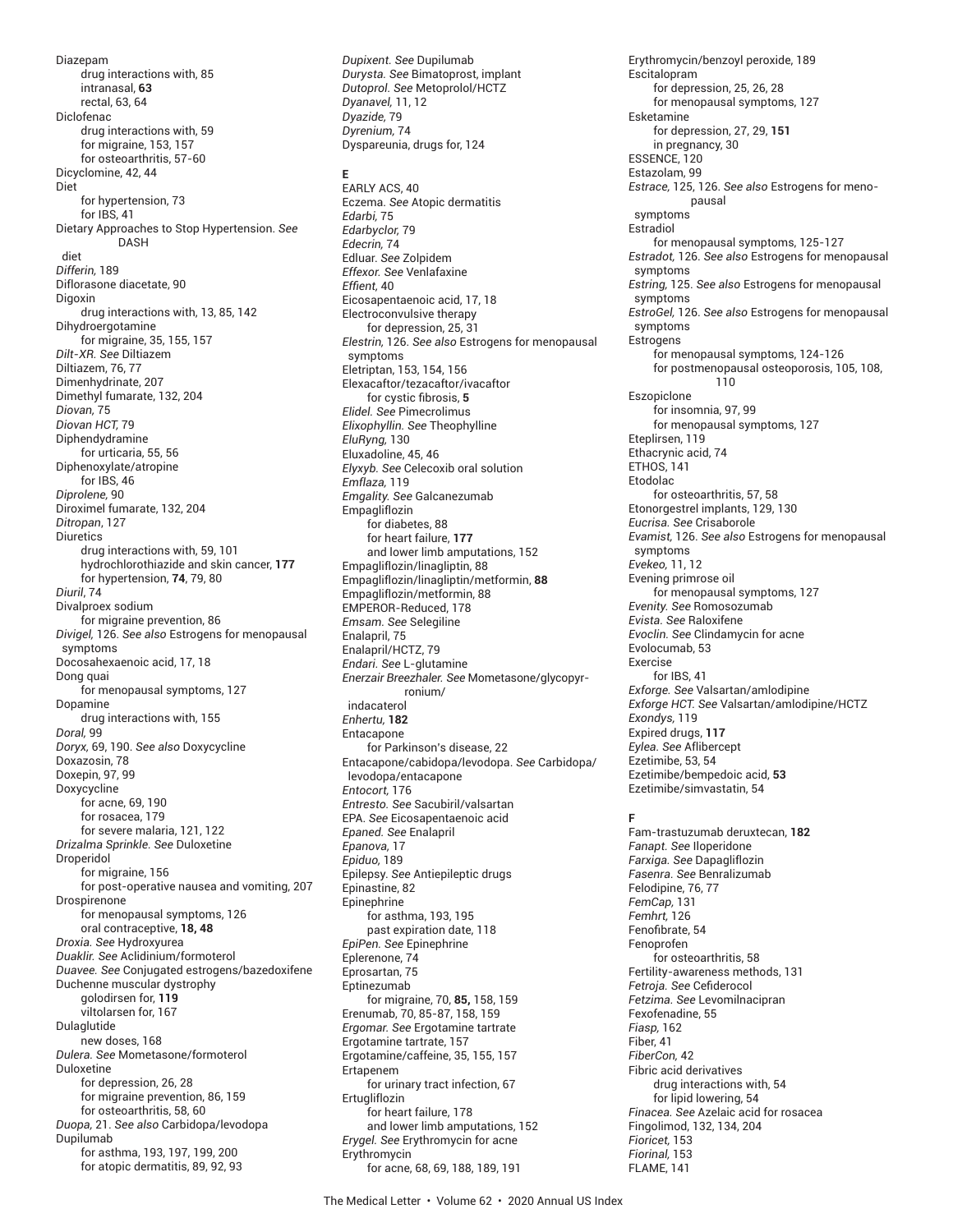*Flector,* 60. *See also* Diclofenac for osteoarthritis *Flexi-T,* 130. *See also* Intrauterine devices *Flolipid. See* Simvastatin *Flovent. See* Fluticasone propionate, inhaled *Flu. See* Influenza *Fluad,* 145-149. *See also* Influenza vaccine *Fluarix,* 146, 147. *See also* Influenza vaccine *Flublok,* 146-148. *See also* Influenza vaccine *FluceIvax,* 146. *See also* Influenza vaccine Fluconazole drug interactions with, 85 *FluLaval,* 146, 147. *See also* Influenza vaccine *FluMist,* 146, 172. *See also* Influenza vaccine Fluocinolone acetonide, 90 Fluocinonide, 90 Fluoroquinolones for urinary tract infection, 65, 67 Fluoxetine for depression, 25, 26, 28 for IBS, 44 Fluoxetine/olanzapine. *See* Olanzapine/fluoxetine Flurandrenolide, 90 Flurazepam, 99 Flurbiprofen drug interactions with, 59 for osteoarthritis, 58 Fluticasone furoate for asthma, 196 for COPD, 140 Fluticasone furoate/umeclidinium/vilanterol for asthma, 196, 197 for COPD, 139, 140 Fluticasone furoate/vilanterol for asthma, 196 for COPD, 139, 140 Fluticasone propionate inhaled, 140 topical, 90 Fluticasone propionate/salmeterol for asthma, 196 for COPD, 139, 140 Fluvastatin, 54 Fluvoxamine drug interactions with, 104 *Fluzone,* 146-149. *See also* Influenza vaccine Focal seizures cenobamate for, **134** *Focalin,* 10. *See also* Methylphenidate *Foquest,* 10. *See also* Methylphenidate *Forfi vo. See* Bupropion Formoterol for asthma, 193, 194, 196 for COPD, 138 Formoterol/aclidinium. *See* Aclidinium/formoterol Formoterol/budesonide. *See* Budesonide/formoterol Formoterol/budesonide/glycopyrrolate. *See* Budesonide/glycopyrrolate/formoterol Formoterol/mometasone. *See* Mometasone/ formoterol *Forteo. See* Teriparatide *Fosamax. See* Alendronate Fosinopril, 75 Fosinopril/HCTZ, 79 Fremanezumab, 70, 85-87, 158, 159 *Frova. See* Frovatriptan Frovatriptan, 154, 156 Furosemide, 74

# **G**

Gabapentin for menopausal symptoms, 127 and respiratory depression, **81** Galcanezumab, 70, 85-87, 158, 159 *GammaCore,* 156, 159. *See also* Vagus nerve stimulation Gemfibrozil, 54, 133 *Gengraf. See* Cyclosporine *Geodon. See* Ziprasidone *Gilenya. See* Fingolimod

Ginseng for menopausal symptoms, 127 Glatiramer acetate, 132 *Glatopa,* 132 Glaucoma bimatoprost implant for, 116 *Glucophage. See* Metformin Glucosamine for osteoarthritis, 61 *Glumetza*, 88 Gluten avoidance for IBS, 41 Glycopyrrolate, 138 Glycopyrrolate/formoterol, 138, 139 Glycopyrrolate/formoterol/budesonide. *See* Budesonide/glycopyrrolate/formoterol *Glyxambi. See* Empagliflozin/linagliptin *Gocovri,* 22. *See also* Amantadine Golodirsen, **119,** 167 Granisetron, 207 Guanfacine for ADHD, 9, 11, 13 for hypertension, 78, 80 **H** H2-receptor antagonists drug interactions with, 13 Halcinonide, 90 *Halcion,* 99 Halobetasol propionate, 90 HARRIER, 23, 24 HAWK, 23, 24 HCTZ. *See* Hydrochlorothiazide Health supplements. *See* Supplements Heart failure dapagliflozin for, **102** empagliflozin for, **177** *Helicobacter pylori,* 83 *Heplisav-B,* 149 HER2CLIMB, 183 *Herceptin. See* Trastuzumab HERCULES, 164 Heterozygous familial hypercholesterolemia bempedoic acid for, **53** HIV, drugs for. *See* Antiretrovirals **HOPF**<sub>51</sub> Hot flashes, drugs for, 124, 127 *Humalog,* 162, 163 Hyaluronic acid for osteoarthritis, 61

Hydralazine, 78, 80 Hydrochlorothiazide combinations, **79** for hypertension, 74, 78 and skin cancer, **177** Hydrocortisone for atopic dermatitis, 89, 90 for community-acquired pneumonia, 7 Hydrocortisone butyrate, 90 Hydrocortisone probutate, 90 Hydrocortisone valerate, 90 Hydroxychloroquine for COVID-19, 49, 50, 187 Hydroxyurea for sickle cell disease, 51, 52 Hydroxyzine, 55, 56 Hyoscyamine, 42, 44 Hypercholesterolemia bempedoic acid for, **53** Hypertension amlodipine/celecoxib, **39** and COVID-19, 49, 201 drugs for, 59, **73,** 101 and migraine, 159 *Hyzaar. See* Losartan/HCTZ

**I** Ibandronate, 105, 106, 110 *IBgard. See* Peppermint oil IBS. *See* Irritable bowel syndrome

*Ibsrela. See* Tenapanor Ibuprofen for COVID-19, 49 drug interactions with, 59 intravenous, 100-102 for migraine, 153 for osteoarthritis, 57, 58 Icosapent ethyl for CV risk reduction, **17** for lipid lowering, 54 IL-6 inhibitors. *See* Interleukin-6 inhibitors Iloperidone, 114, 115 Imdevimab for COVID-19, **201** Imipenem/cilastatin for urinary tract infection, 66, 67 Imipramine, 27 *Imitrex. See* Sumatriptan Immune-mediated thrombotic thrombocytopenic purpura caplacizumab for, **163** Immunizations and COPD, 137 drug interactions with, 133, 205 influenza, 137, **145,** 170, 172 meningococcal, 193 meningococcal serogroup B recommendations, **191** pneumococcal, 137 Immunotherapy for asthma, 193, 199 for atopic dermatitis, 95 peanut allergen powder, **33** *Imodium. See* Loperamide IMPACT, 141 *Imuran. See* Azathioprine *Imvexxy,* 125 *Inbrija. See* Levodopa, inhaled *Incruse Ellipta. See* Umeclidinium Indapamide, 74 *Inderal. See* Propranolol Indomethacin drug interactions with, 59 Influenza antiviral drugs for, **1, 169** and COVID-19, 169 vaccine, 137, **145,** 170, 172 *InnoPran. See* Prapranolol Inotersen, 16 Insomnia lemborexant for, **97** *Inspra,* 74 Insulin lispro, **162** rapid-acting, 162 Interferon for COVID-19, 49 for multiple sclerosis, 132 Interleukin-6 inhibitors for COVID-19, 49 *Intrarosa. See* Prasterone Intrauterine devices, 129, 130 *Intuniv,* 13. *See also* Guanfacine *Invanz. See* Ertapenem *Invega. See* Paliperidone *Invokamet,* 152 *Invokana. See* Canagliflozin Ipratropium for asthma, 193, 195 for COPD, 138, 139, 142 Irbesartan, 75 Irbesartan/HCTZ, 79 Iron drug interactions with, 4, 107, 172 Irritable bowel syndrome, drugs for, **41** Isocarboxazid, 27 Isoniazid drug interactions with, 59 Isotretinoin, 188, 190, 191

Isradipine, 76, 77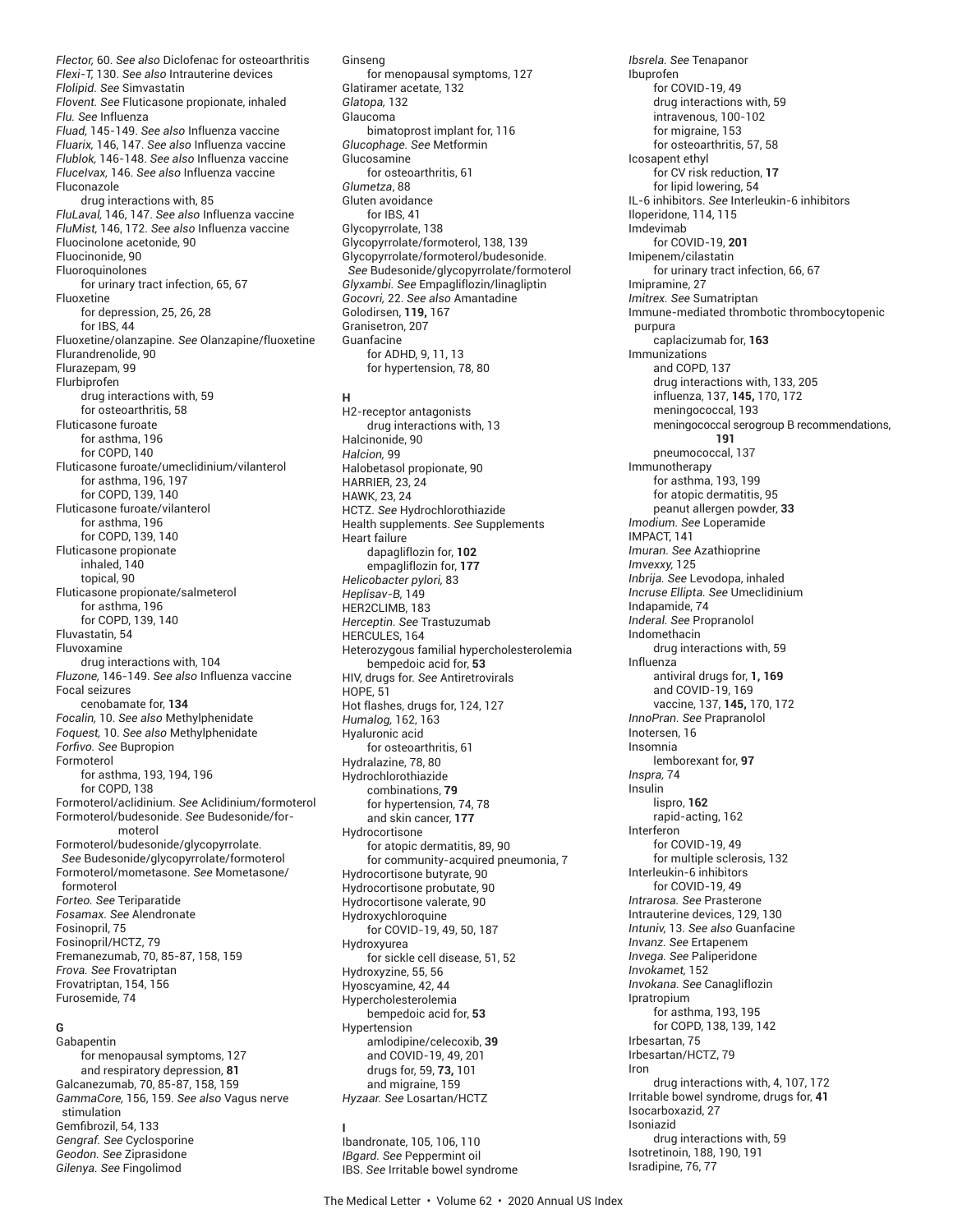## Istradefylline

for Parkinson's disease, **20,** 165 iTTP. *See* Immune-mediated thrombotic thrombo cytopenic purpura IUDs. *See* Intrauterine devices Ivacaftor, 5, 6 Ivacaftor/elexacaftor/tezacaftor for cystic fibrosis, 5 Ivacaftor/lumacaftor, 5-7 Ivacaftor/tezacaftor, 5-7 Ivermectin for rosacea, 179, 180

#### **J**

*Jardiance. See* Empagliflozin *Jentadueto. See* Linagliptin/metformin *Jornay PM,* 10, 12. *See also* Methylphenidate

#### **K**

*Kadcyla. See* Ado-trastuzumab emtansine *Kaletra,* 49 *Kalydeco. See* Ivacaftor *Kangreal,* 40 *Kapspargo Sprinkle. See* Metoprolol *Kapvay. See* Clonidine *Katerzia,* 76. *See also* Amlodipine *Kenalog. See* Triamcinolone acetonide *Kesimpta. See* Ofatumumab *Ketalar. See* Ketamine Ketamine, 29, 151 Ketoprofen for osteoarthritis, 58 Ketorolac intravenous, 100-102 ophthalmic, 82 Ketotifen fumarate, 82, 83 *Krintafel,* 123 *Kyleena,* 130. *See also* Intrauterine devices *Kymovi. See* Apomorphine, sublingual

## **L**

L-glutamine for sickle cell disease, 51 L-methylfolate, 30 Labetalol, 77, 78 Lactic acid for contraception, 129 *Lactobacillus,* 95 Lamotrigine, 134, 136 *Lasix,* 74 Lasmiditan, **35,** 70, 153, 155, 157 *Lastacaft,* 82 Latanoprost, 117 Latanoprostene bunod, 117 *Latuda. See* Lurasidone Laxatives drug interactions with, 4, 172 for IBS, 43 LDL-cholesterol. *See* Hypercholesterolemia Lebrikizumab for atopic dermatitis, 94 Lemborexant, **97** *Lemtrada. See* Alemtuzumab *Lescol,* 54 Levalbuterol for asthma, 193, 195 for COPD, 138 *Levbid. See* Hyoscyamine Levetiracetam, 134 Levocetirizine for urticaria, 55 Levodopa drug interactions with, 207 inhaled, 20, 21, 165, 166 for Parkinson's disease, 20, 165 Levodopa/cabidopa. *See* Carbidopa/levodopa Levofloxacin for *Helicobacter pylori* infection, 84 for urinary tract infection, 67 Levomilnacipran, 26, 28

Levonorgestrel in IUDs, 130 for menopausal symptoms, 125 *Levsin. See* Hyoscyamine *Lexapro. See* Escitalopram *Liberte,* 130. *See also* Intrauterine devices *Liletta,* 130. *See also* Intrauterine devices Linaclotide, 41, 43, 45 Linagliptin, 88 Linagliptin/empagliflozin. *See* Empagliflozin/linagliptin Linagliptin/empagliflozin/metformin. *See* Empagliflozin/linagliptin/metformin Linagliptin/metformin, 88 Linezolid drug interactions with, 30 *Linzess. See* Linaclotide Lipid lowering, drugs for, 53, 54 *Lipitor,* 54 Lisdexamfetamine, 11, 12 Lisinopril for hypertension, 75 for migraine, 159 Lisinopril/HCTZ, 79 Lithium for depression, 29 drug interactions with, 101 *Livolo,* 54 *Locoid Lipocream*, 90 *Lodosyn. See* Carbidopa Lodoxamide, 82 *Lomotil,* 46 *Lonhala Magnair. See* Glycopyrrolate Loperamide for IBS, 42, 46 Lopid. See Gemfibrozil Lopinavir/ritonavir for COVID-19, 49 *Lopressor. See* Metoprolol *Lopressor HCT,* 79 Loratadine for urticaria, 55 Lorazepam, 99 Losartan, 75 Losartan/HCTZ, 79 *Lotensin. See* Benazepril *Lotensin HCT. See* Benazepril/HCTZ *Lotrel. See* Benazepril/amlodipine *Lotronex. See* Alosetron Lovastatin, 54 *Lovaza,* 17 Lubiprostone, 41, 43, 45 *Lucentis. See* Ranibizumab Lumacaftor/ivacaftor. *See* Ivacaftor/lumacaftor Lumateperone, **113** *Lumigan,* 116 *Lunesta. See* Eszopiclone Lurasidone for schizophrenia, 114, 115 *Luxiq,* 90 *Lyrica. See* Pregabalin *Lyumjev,* **162**

## **M**

*Macugen. See* Pegaptanib Magnesium drug interactions with, 4, 172 Major depressive disorder, 151. *See also* Depression Malaria, severe drugs for, 121 *Malarone. See* Atovaquone/proguanil MAO inhibitors. *See* Monoamine oxidase inhibitors MAO-B inhibitors. *See* Monoamine oxidase type B inhibitors *Marplan,* 27 *Matzim. See* Diltiazem *Mavik,* 75 *Maxalt. See* Rizatriptan *Maxipime. See* Cefepime

*Maxzide,* 79 *Mayzent. See* Siponimod Meclofenamate for osteoarthritis, 58 Medroxyprogesterone for contraception, 130 for menopausal symptoms, 125, 126 Mefloquine for severe malaria, 121, 122 Melatonin for insomnia in children, **103** Meloxicam drug interactions with, 59 intravenous, **100** for osteoarthritis, 57, 58 for pain, 100, 101 *Menactra. See* Immunizations, meningococcal *Menest,* 126 Meningococcal serogroup B vaccine new recommendations, **191** Meningococcal vaccine, 193 Menopausal symptoms, drugs for, **124** MenQuadfi . *See* Immunizations, meningococcal *Menveo. See* Immunizations, meningococcal Mepolizumab for asthma, 193, 197, 198 Meropenem for urinary tract infection, 67 Meropenem/vaborbactam for urinary tract infection, 66, 67 *Merrem. See* Meropenem *Metamucil,* 42 Metformin combinations, 88 for type 2 diabetes, 88 Methadone drug interactions with, 30 Methotrexate for atopic dermatitis, 93, 94 drug interactions with, 85, 101 Methylcellulose, 42 Methyldopa, 78, 80 Methyldopa/HCTZ, 79 Methylphenidate for ADHD, **9,** 10, 12 and insomnia, 103 Methylprednisolone for community-acquired pneumonia, 8 for osteoarthritis, 61 Methylxanthine, 141 Metoclopramide for migraine, 156 Metolazone, 74 Metoprolol for hypertension, 77, 78 for migraine prevention, 86, 157, 158 Metoprolol/HCTZ, 79 *Metrocream. See* Metronidazole for rosacea *Metrogel. See* Metronidazole for rosacea *Metrolotion. See* Metronidazole for rosacea Metronidazole for *Helicobacter pylori* infection, 84 for rosacea, 179, 180 *Micardis. See* Telmisartan *Micardis HCT. See* Telmisartan/HCTZ Midazolam drug interactions with, 85 for seizure clusters, **63** *Migergot. See* Ergotamine/caffeine Migraine prevention drugs for, **157** eptinezumb for, **85** Migraine treatment drugs for, **153** lasmiditan for, **35** rimegepant for, **70** ubrogepant for, **36** *Migranal. See* Dihydroergotamine *Minipress. See* Prazosin *Minocin*, 68, 69. *See also* Minocycline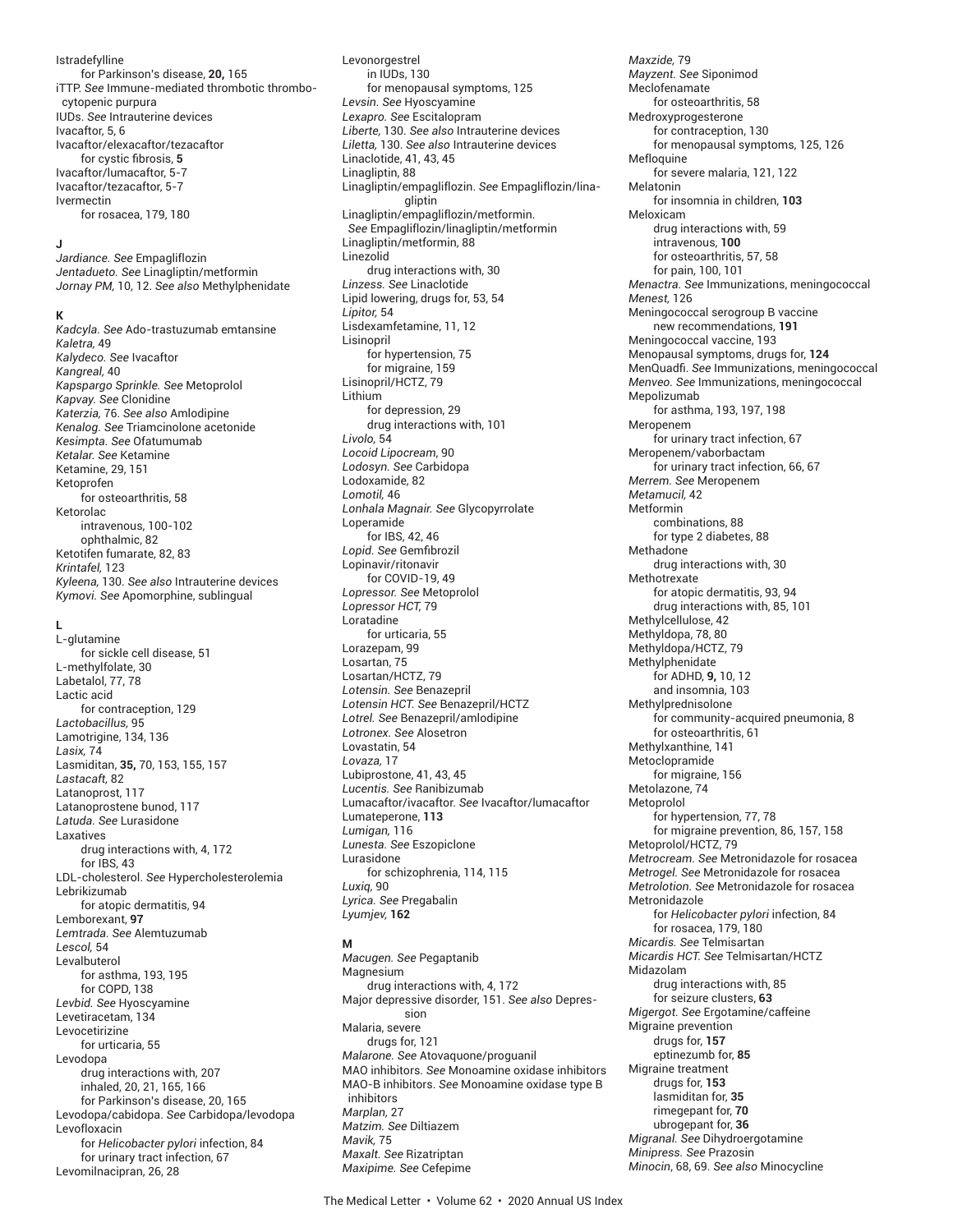Minocycline foam, **68**, **179**, 188, 189 oral, 68, 69, 190 *Minolira*, 191. *See also* Minocycline, oral Minoxidil for hypertension, 78, 80 *Miralax. See* Polyethylene glycol *Mirapex,* 21 *Mirena,* 130. *See also* Intrauterine devices Mirtazanine for depression, 25, 27, 28 in pregnancy, 30 *Mirvaso. See* Brimonidine for rosacea Misoprostol drug interactions with, 57 *Mobic. See* Meloxicam Moexipril, 75 Mometasone furoate inhaled, 140, 196 topical, 90 Mometasone/formoterol, 196 *Mona Lisa,* 130. *See also* Intrauterine devices *Monarch eTNS* for ADHD, 14 Monoamine oxidase inhibitors for depression, 25, 27, 29 drug interactions with, 12, 14, 30, 61, 133, 154 in pregnancy, 30 Monoamine oxidase type B inhibitors for Parkinson's disease, 20, 22, 165 Montelukast for asthma, 197, 199 safety of, **65** Morphine<sup>1</sup> for COPD, 143 drug interactions with, 40 *Motrin. See* Ibuprofen Multiple sclerosis ofatumumab for, **203** ozanimod for, **132** Multivitamins drug interactions with, 4, 172 *MVASI,* 24. *See also* Bevacizumab *Mycobacterium avium,* 83 Mycophenolate mofetil for atopic dermatitis, 94 *Mydayis,* 11, 12 *Myorisan. See* Isotretinoin

## **N**

Nabumetone for osteoarthritis, 57, 58 Nadolol for hypertension, 77 for migraine prevention, 86, 157 Nadolol/bendroflumethiazide, 79 *Nalfon,* 58. *See* Fenoprofen Naloxone past expiration date, 118 Naphazoline, 82 *Naphcon A,* 82 *Naprosyn,* 58. *See also* Naproxen Naproxen drug interactions with, 59 for migraine, 153 for osteoarthritis, 58 Naproxen sodium for osteoarthritis, 58 Naproxen/sumatriptan. *See* Sumatriptan/naproxen Naratriptan, 154, 156 *Nardil,* 27 Natalizumab, 132, 203 *Natural Cycles* for contraception, 131 *Nayzilam. See* Midazolam Nebivolol, 77, 78 Nebivolol/valsartan, 79 Nedocromil, 82 Nefazodone, 27, 29 *Neisseria meningitidis,* 191

*Neoral. See* Cyclosporine *Nerivia,* 156 *Neupro,* 21 Neuraminidase inhibitors for COVID-19, 49 for influenza, **1,** 170 *Neurontin. See* Gabapentin *Nexletol. See* Bempedoic acid *Nexlizet. See* Bempedoic acid/ezetimibe *Nexplanon. See* Etonorgestrel implants Niacin, 54 Nicardipine, 76, 77 Nicotine drug interactions with, 155 Nicotine replacement therapy for COPD, 137 Nifedipine, 76, 77 Nisoldipine for hypertension, 76, 77 Nonoxynol-9, 129 Nonsteroidal anti-inflammatory drugs. *See* NSAIDs Norethindrone for menopausal symptoms, 126 oral contraceptives, 18 *Norgesic Forte,* 180 *Noritate. See* Metronidazole for rosacea *Norpramin. See* Desipramine Nortriptyline for depression, 27 for IBS, 44 for migraine prevention, 158 *Norvasc,* 76. *See also* Amlodipine *Nourianz. See* Istradefylline *Novolog,* 162 NSAIDs and asthma, 198 for COVID-19, 49 drug interactions with, 59, 101 for migraine, 35, 153, 159 for osteoarthritis, 39, **57** for pain, 101, 181 in pregnancy, **175** *Nucala. See* Mepolizumab *Nurtec ODT. See* Rimegepant *NuvaRing,* 130

## **O**

Ocrelizumab, 132, 203, 205 *Ocrevus. See* Ocrelizumab Ofatumumab for multiple sclerosis, 132, **203** *Ofi rmev. See* Acetaminophen, intravenous Olanzapine for schizophrenia, 114, 115 Olanzapine/fluoxetine for depression, 27, 29 Olmesartan, 75 Olmesartan/amlodipine, 79 Olmesartan/amlodipine/HCTZ, 79 Olmesartan/HCTZ, 79 Olodaterol, 138, 139 Olodaterol/tiotropium. *See* Tiotropium/olodaterol Olopatadine, 82, 83 *Olumiant. See* Baricitinib *Olux,* 90 Omalizumab for asthma, 193, 197-199 Omega-3 polyunsaturated fatty acid, 17 Omeprazole drug interactions with, 133 Omeprazole/amoxicillin/rifabutin, **83** Onabotulinumtoxin A for migraine prevention, 86, 158, 159 Ondansetron drug interactions with, 166 for IBS, 45, 47 for post-operative nausea and vomiting, 205-208 *Onexton. See* Clindamycin/benzoyl peroxide *Onpattro. See* Patisiran

*Onzetra Xsail,* 154, 156. *See also* Sumatriptan Opioids drug interactions with, 30, **40,** 81, 133 for migraine, 153 for osteoarthritis, 60 for pain, 100, 102 *Oracea. See* Doxycycline for rosacea Oral contraceptives. *See* Contraceptives, oral *Orkambi. See* Ivacaftor/lumacaftor Orphenadrine, **180** *Orphengesic Forte,* **180** *Ortikos. See* Budesonide for Crohn's disease *Os-Cal,* 107 Oseltamivir for COVID-19, 49 for influenza, **1,** 169-172 with the influenza vaccine, 149 past expiration date, 118 *Osmolex. See also* Amantadine Ospemifene, 124, 125 *Osphena. See* Ospemifene **Osteoarthritis** amlodipine/celecoxib for, **39** drugs for, **57** Osteoporosis, postmenopausal drugs for, **105** *Otezla. See* Apremilast *Otrexup,* 93. *See also* Methotrexate Ovulation method for contraception, 131 *Oxbryta. See* Voxelotor Oxybutynin, 127 Oxygen therapy for COPD, 137, 143 Oxymetazoline, 179, 180 Ozanimod, **132 P** Paclitaxel, 182 Pain meloxicam intravenous for, **100** *Orphengesic Forte* for*,* 181 osteoarthritis, **57** *Palforzia,* **33** Paliperidone for schizophrenia, 114, 115 PALISADE, 33 Palonosetron, 207 *Pamelor. See* Nortriptyline *Pandel,* 90 *ParaGard,* 130. *See also* Intrauterine devices Parent Training in Behavior Management for ADHD, 9 Parkinson's disease istradefylline for, **20** sublingual apomorphine for, **165** *Parnate,* 27 Paroxetine for depression, 26, 28 for IBS, 44 for menopausal symptoms, 126, 127 Paroxetine mesylate, 26 *Pataday. See* Olopatadine Patisiran, 16 *Paxil. See* Paroxetine *Pazeo. See* Olopatadine Peanut allergen powder, **33** Peanut allergy *Palforzia* for, **33** PEG. *See* Polyethylene glycol Pegaptanib for age-related macular edema, 23, 24 **Penicillins** for urinary tract infection, 67 *Pennsaid. See* Diclofenac for osteoarthritis *Pepogest. See* Peppermint oil Peppermint oil, 41, 42 Peramivir for influenza, **1,** 169-172 with the influenza vaccine, 149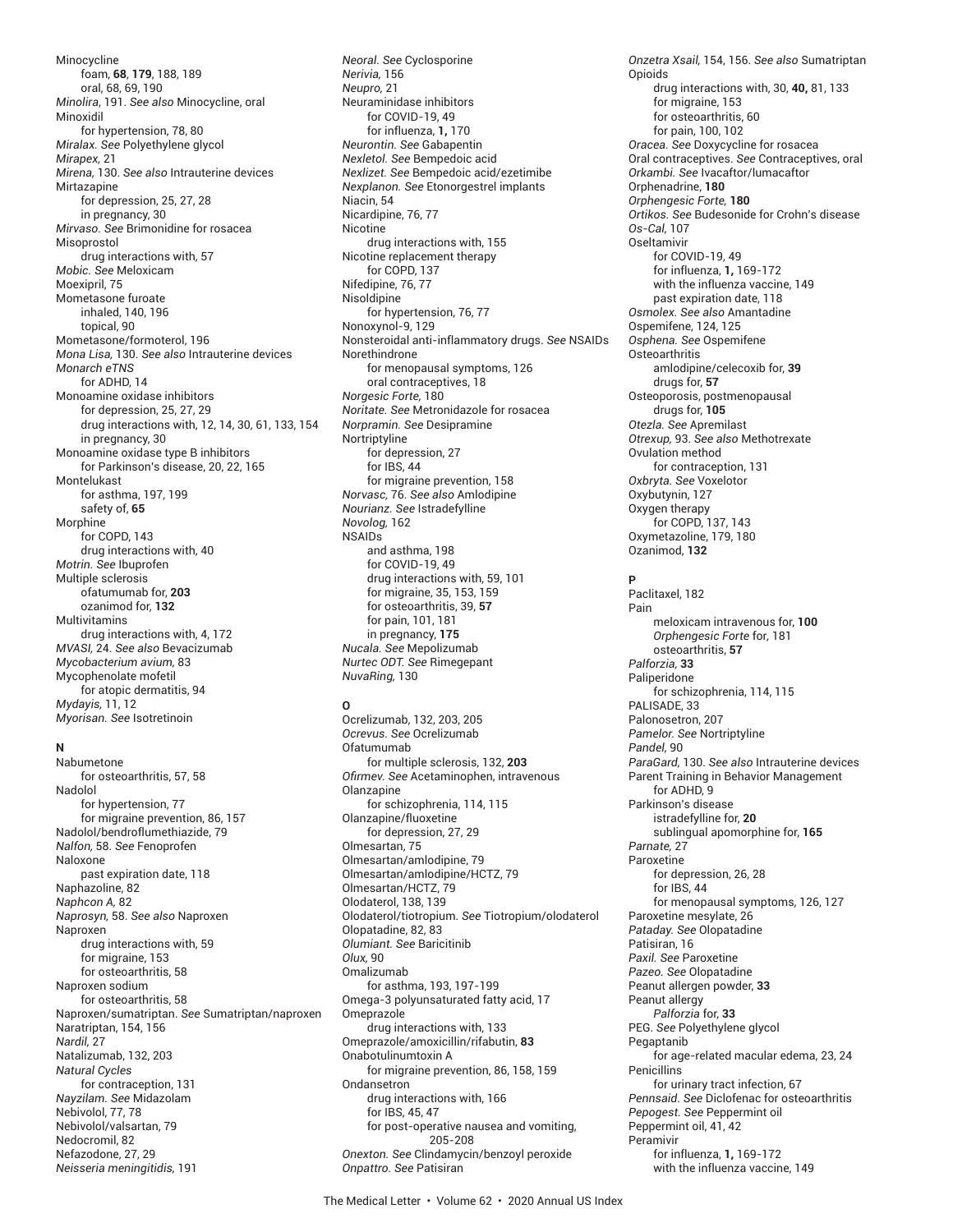*Perforomist. See* Formoterol Perindopril, 75 Perindopril/amlodipine, 79 *Perjeta. See* Pertuzumab Pertuzumab, 182 *Pexeva. See* Paroxetine mesylate Phenelzine, 27 *Phenergan,* 207 Pheniramine/naphazoline, 82 *Phexxi,* **129** Phototherapy for acne, 191 for atopic dermatitis, 89, 92 Phytoestrogens, 127 Pimecrolimus, 91, 93 Pindolol, 77, 78 Piperacillin/tazobactam for urinary tract infection, 65, 67 Piroxicam drug interactions with, 59 Pitavastatin, 54 *Plaquenil. See* Hydroxychloroquine *Plasmodium falciparum,* 121, 122 *Plasmodium ovale,* 121, 123 *Plasmodium vivax,* 121, 123 *Plavix. See* Clopidogrel Plecanatide for IBS, 41, 43, 45 *Plegridy. See* Interferon *Plendil. See* Felodipine Pneumococcal vaccine and COPD, 137 Pneumonia, community acquired. *See* Communityacquired pneumonia Polyethylene glycol for IBS, 41-43 Post-operative nausea and vomiting intravenous amisulpride for, **205** Postmenopausal osteoporosis, drugs for, **105** Postpartum depression, 31 *Posture-D,* 107 Potassium bitartrate for contraception, 129 Potassium iodide past expiration date, 118 PPIs. *See* Proton pump inhibitors *Praluent,* 53 Pramipexole, 21 Prasterone, 124, 125 Prasugrel drug interactions with, 40 *Pravachol. See* Pravastatin Pravastatin, 54 Prazosin, 78, PRECISION, 59 Prednicarbate, 90 Prednisolone acetate for community-acquired pneumonia, 8 Prednisone for community-acquired pneumonia, 7, 8 for Duchenne muscular dystrophy, 119 Pregabalin for IBS, 43, 44 for menopausal symptoms, 127 and respiratory depression, **81** Pregnancy and drugs for ADHD, **14** NSAIDs in, **175** *Premarin,* 125, 126. *See also* Conjugated estrogens *Prempro,* 126 *Prestalia,* 79 *Prevalite. See* Cholestyramine *Primatene Mist. See* Epinephrine for asthma *Primaxin. See* Imipenem/cilastatin Primidone, 136 *Prinivil. See* Lisinopril *Pristiq. See* Desvenlafaxine *ProAir. See* Albuterol Probenecid

drug interactions with, 85

**Probiotics** for atopic dermatitis, 95 for IBS, 41, 42 *Procardia. See* Nifedipine *ProCentra,* 11, 12 Prochlorperazine for migraine, 156 for post-operative nausea and vomiting, 207 Progesterone for menopausal symptoms, 125, 126 Progestin oral contraceptive, 18, 48 Progestogens for menopausal symptoms, 125 *Prolia. See* Denosumab Prolopa, 21 Promethazine, 207 *Prometrium,* 126. *See also* Progestogens for menopausal symptoms PROMISE-1, 86 PROMISE-2, 86 PRONTO-T1D, 162 PRONTO-T2D, 162 *Propionibacterium acnes. See Cutibacterium acnes* Propranolol and asthma, 198 drug interactions with, 154 for hypertension, 77 for migraine prevention, 86, 157, 158 Propranolol/HCTZ, 79 Protease inhibitors for COVID-19, 49 drug interactions wth, 85 Proton pump inhibitors drug interactions with, 13, 57 for *Helicobacter pylori* infection, 84 *Protopic. See* Tacrolimus *Proventil,* 138. *See also* Albuterol *Provera. See* Medroxyprogesterone *Prozac. See* Fluoxetine *Pseudomonas aeruginosa,* 66 Psychotherapy for depression, 31 Psyllium for IBS, 42 PUFA. *See* Omega-3 polyunsaturated fatty acid *Pulmicort,* 140. *See also* Budesonide Pulmonary rehabilitation for COPD, 137

# **Q**

*Qbrelis. See* Lisinopril Quazepam, 99 *Questran. See* Cholestyramine **Ouetiapine** for depression, 29 for schizophrenia, 114, 115 *Quillichew,* 12 *QuilliChew,* 10. *See also* Methylphenidate *Quillivant,* 10. *See also* Methylphenidate Quinapril, 75 Quinapril/HCTZ, 79 Quinidine, 121 Quinine, 122 *Quzyttir. See* Cetirizine, intravenous *QVAR. See* Beclomethasone dipropionate

#### **R** RACER53, 167 RADIANCE, 133 Raloxifene, 105, 108-110 Ramelteon, 97, 99 Ramipril, 75 RAMSES, 34 Ranibizumab for age-related macular edema, 23, 24 *Rapivab. See* Peramivir Rasagiline, 22 *Rasuvo,* 93. *See also* Methotrexate *Reclast. See* Zoledronic acid

Red clover for menopausal symptoms, 127 REDUCE-IT, 17, 18 *Relenza. See* Zanamivir *Relpax. See* Eletriptan Remdesivir, 50, **161, 186,** 202, 203 *Remeron. See* Mirtazapine Remote electrical neuromodulation device for migraine, 156 *Repatha,* 53 *Requip,* 21 Reslizumab, 193, 197-199 *Restoril,* 99 *Retin-A,* 189 Retinoids for acne, 68, 188-190 *Retrovir. See* Zidovudine Revefenacin, 138 *Rexulti. See* Brexpiprazole *Reyvow. See* Lasmiditan *Rhofade. See* Oxymetazoline Ribavirin for COVID-19, 49 Rifabutin/omeprazole/amoxicillin. *See* Omeprazole/ amoxicillin/rifabutin Rifaximin for IBS, 45, 46 Rilpivirine drug interactions with, 85 Rimantadine for influenza, 172 Rimegepant for migraine, **70,** 153-155, 157 *Rinvoq. See* Upadacitinib Risedronate, 105-110 *Risperdal. See* Risperidone Risperidone, 114, 115 *Ritalin. See* Methylphenidate Ritonavir/lopinavir. *See* Lopinavir/ritonavir *Rituxan. See* Rituximab Rituximab for iTTP, 163 Rizatriptan for migraine, 153, 154, 156 Roflumilast, 137, 141, 142 Romosozumab, 105, 108, 110 Ropinirole, 21 Rosacea minocycline foam for, **179** Rosuvastatin, 54 Rotigotine, 21 *Rozerem. See* Ramelteon Rufinamide, 136 *Rytary. See* Carbidopa/levodopa **S** Sacubitril/valsartan, 102, 178 Safinamide, 22 Salicylic acid, 188 Salmeterol for asthma, 194, 196 for COPD, 138 Salmeterol/fluticasone propionate. *See* Fluticasone propionate/salmeterol Salsalate for osteoarthritis, 57, 58 SAMURAI, 35, 36 *Saphris. See* Asenapine Sarecycline, 69, 190, 191 SARS-CoV-2. *See* COVID-19, drugs for Schizophrenia lumateperone for, **113** Scopolamine, 207 *Secuado. See* Asenapine Seizure clusters, **63** Selective serotonin reuptake inhibitors for depression, **25** for IBS, 41, 43, 44 for menopausal symptoms, 126, 127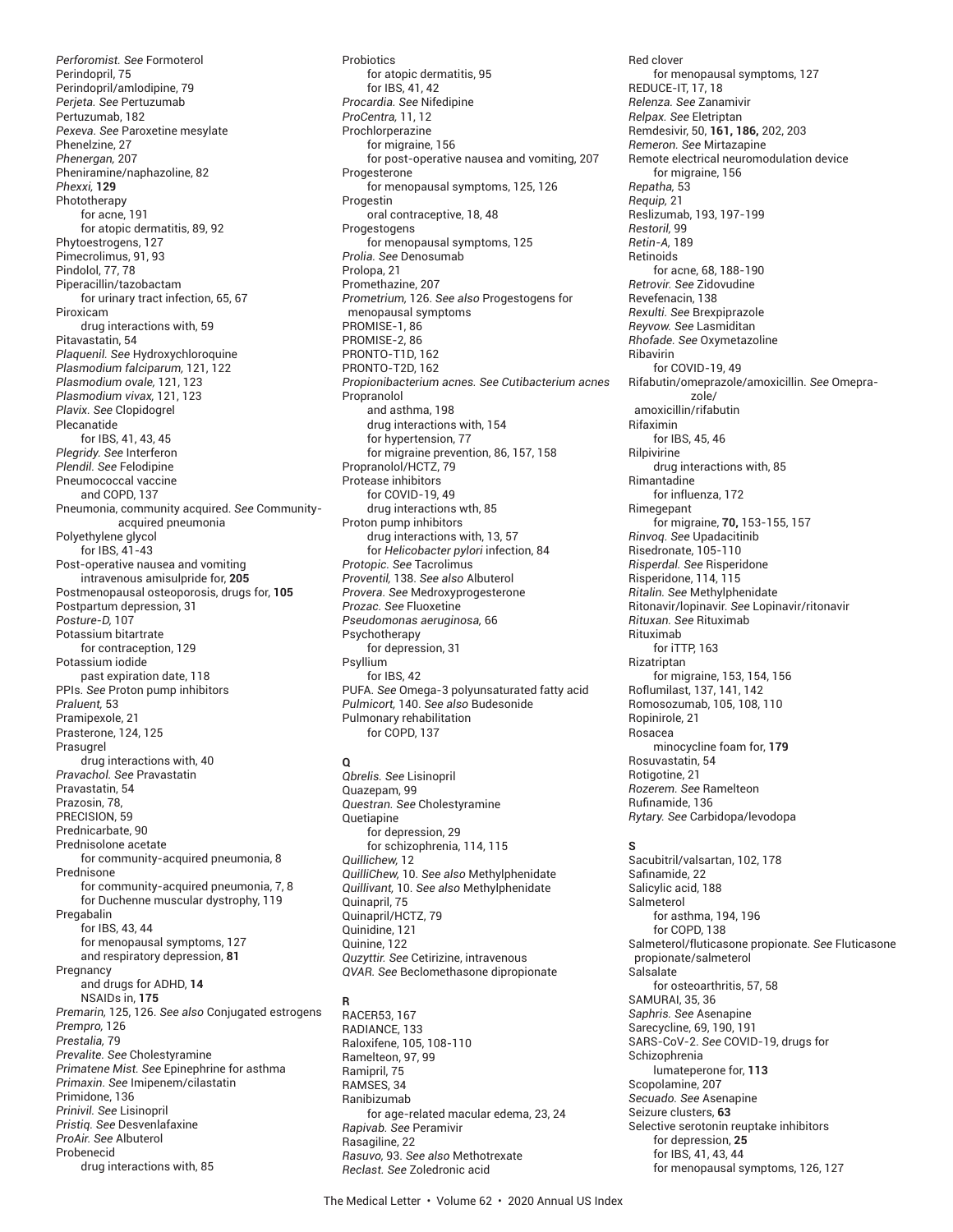in pregnancy, 30 **Selegiline** for depression, 27 for Parkinson's disease, 22 Selenium drug interactions with, 4, 172 *Seroquel. See* Quetiapine Serotonin norepinephrine reuptake inhibitors for depression, 25, **26,** 28-31 for menopausal symptoms, 127 for migraine prevention, 86, 158, 159 for osteoarthritis, 58, 60 in pregnancy, 30 **Sertraline** for depression, 25, 26, 28 *Seysara. See* Sarecycline *Shingrix,* 149 Sickle cell disease, **51** *Siklos,* 52. *See also* Hydroxyurea *Silenor. See* Doxepin SIMPLE-Moderate, 187 SIMPLE-Severe, 187 Simvastatin drug interactions with, 54, 85 for lipid lowering, 54 for migraine, 159 Simvastatin/ezetimibe. *See* Ezetimibe/simvastatin *Sinemet,* 20, 21. *See also* Carbidopa/levodopa *Singulair. See* Montelukast Siponimod, 132, 134 *Skyla,* 130. *See also* Intrauterine devices Sleep aids for insomnia, 97 *Slynd,* **18,** 48. *See also* Drospirenone Smoking cessation for COPD, 137 SNRIs. *See* Serotonin norepinephrine reuptake inhibitors Sodium bicarbonate drug interactions with, 13 *Solodyn. See* Minocycline, oral *Soolantra. See* Ivermectin SPARTAN, 35, 36 Spermicides, 129, 131 *Spiriva. See* Tiotropium Spironolactone for acne, 191 drug interactions with, 48 for hypertension, 74 Spironolactone/HCTZ, 79 *Sponge* contraceptive, 131 *Spravato. See* Esketamine SSRIs. *See* Selective serotonin reuptake inhibitors St. John's wort for depression, 30 drug interactions with, 30, 85 *Stalevo. See* Carbidopa/levodopa/entacapone Standard Days method for contraception, 131 **Statins** for cholesterol, 53, 55 *Steglatro. See* Ertugliflozin *Stelara. See* Ustekinumab *Stenotrophomonas maltophilia,* 66 Stimulants for ADHD, **9,** 12 *Stiolto Respimat. See* Tiotropium/olodaterol *sTMS* for migraine, 156, 159 *Strattera. See* Atomoxetine STRENGTH, 17, 18 *Striverdi Respimat. See* Olodaterol STRUCTURE, 111 *Sular. See* Nisoldipine Sumatriptan for migraine, 70, 153, 154, 156 Sumatriptan/naproxen, 154, 157 SUNBEAM, 133 SUNRISE-1, 98 SUNRISE-2, 98

Supplements black cohosh, 127 chondroitin, 61 glucosamine, 61 for insomnia, 97, 103 L-methylfolate, 30 St. John's wort, 30 SUSTAIN, 51 Suvorexant, 97, 99 *Symbicort. See* Budesonide/formoterol *Symbyax. See* Olanzapine/fluoxetine *Symdeko. See* Ivacaftor/tezacaftor Symptothermal method for contraception, 131 *Synjardy. See* Empagliflozin/metformin

**T Tacrolimus** for atopic dermatitis, 91, 93 drug interactions with, 142 Tafamidis, **16** Tafamidis meglumine, **16** Tafenoquine, 123 Tafluprost, 117 *Talicia. See* Omeprazole/amoxicillin/rifabutin *Tamiflu. See* Oseltamivir *Tarka,* 79 *Tasmar*, 22 Tazarotene, 189 *Tazicef. See* Ceftazidime Tazobactam/ceftolozane. *See* Ceftolozane/ tazobactam Tazobactam/piperacillin. *See* Piperacillin/tazobactam *Tazorac,* 189 *Taztia. See* Diltiazem *Tecfi dera. See* Dimethyl fumarate Tegaserod, 45 *Tegsedi. See* Inotersen *Tekamlo. See* Aliskiren/amlodipine *Tekturna. See* Aliskiren *Tekturna HCT. See* Aliskiren/HCTZ Telmisartan, 75 Telmisartan/amlodipine, 79 Telmisartan/HCTZ, 79 Temazepam, 99 *Temovate,* 90 Tenapanor, 41, 44, 45 *Tenoretic,* 79 *Tenormin. See* Atenolol Terazosin, 78 Teriflunomide, 132, 204 Teriparatide, 105, 108-110 **Tetracycline** for acne, 188 for *Helicobacter pylori* infection, 84 past expiration date, 117 for rosacea, 179 for severe malaria, 121, 122 Tetracyclines for acne, 68-70, 188, 190, 191 Tetrahydrozoline, 82 *Teveten,* 75 Tezacaftor/ivacaftor. *See* Ivacaftor/tezacaftor Tezacaftor/ivacaftor/elexacaftor for cystic fibrosis, 5 *Theo-24. See* Theophylline Theophylline for asthma, 197-199 for COPD, 141, 142 past expiration date, 118 Thrombotic thrombocytopenic purpura, Immune mediated caplacizumab for, **163** *Tiadylt. See* Diltiazem *Tiazac. See* Diltiazem **Ticagrelor** drug interactions with, 40 Timolol and asthma, 198

for hypertension, 77 for migraine prevention, 86, 157, 158 Tinidazole for *Helicobacter pylori* infection, 84 **Tiotropium** for asthma, 194-196 for COPD, 138, 139 Tiotropium/olodaterol, 138, 139 *Today* sponge, 131 Tofacitinib for atopic dermatitis, 94 Tolcapone, 22 *Topamax. See* Topiramate *Topicort,* 90 Topiramate for migraine prevention, 86, 153, 157, 158 *Toprol. See* Metoprolol Torsemide for hypertension, 74 *Tosymra,* 156. *See also* Sumatriptan *Tradjenta. See* Linagliptin Tramadol drug interactions with, 30 for osteoarthritis, 58, 60 *Trandate. See* Labetalol Trandolapril, 75 Trandolapril/verapamil, 79 Transcranial magnetic stimulation for depression, 31 for migraine, 156, 159 Transcutaneous electrical nerve stimulation device for migraine, 156, 159 *Transderm Scop. See* Scopolamine Transthyretin amyloid cardiomyopathy tafamidis for, **16** Tranylcypromine, 27 Trastuzumab, 182, 184 *Travatan Z,* 117 Travoprost, 117 Trazodone for depression, 27, 29 *Trelegy Ellipta. See* Fluticasone furoate/umeclidinium/ vilanterol Tretinoin, 189 *Treximet. See* Sumatriptan/naproxen Triamcinolone acetonide for atopic dermatitis, 90 for osteoarthritis, 61 Triamterene, 74 Triamterene/HCTZ, 79 Triazolam, 99 *Tribenzor. See* Olmesartan/amlodipine/HCTZ Tricyclic antidepressants for depression, 25, 27, 31 drug interactions with, 13, 60 for IBS, 41, 43, 44 for insomnia, 97, 99 for migraine prevention, 86, 158 in pregnancy, 30 Trifarotene, 189 *Trijardy XR. See* Empagliflozin/linagliptin/metformin *Trikafta,* **5** Trimethoprim/sulfamethoxazole for acne, 191 *Trintellix. See* Vortioxetine **Triptans** drug interactions with, 30, 155 for migraine, 35, 70, 153, 154 *Trulicity. See* Dulaglutide *Trumenba. See* Immunizations, meningococcal serogroup B recommendations Tucatinib, **183** *Tudorza. See* Aclidinium *Tukysa. See* Tucatinib *Tums,* 107 Turmeric for osteoarthritis, 61

*Twirla,* 130